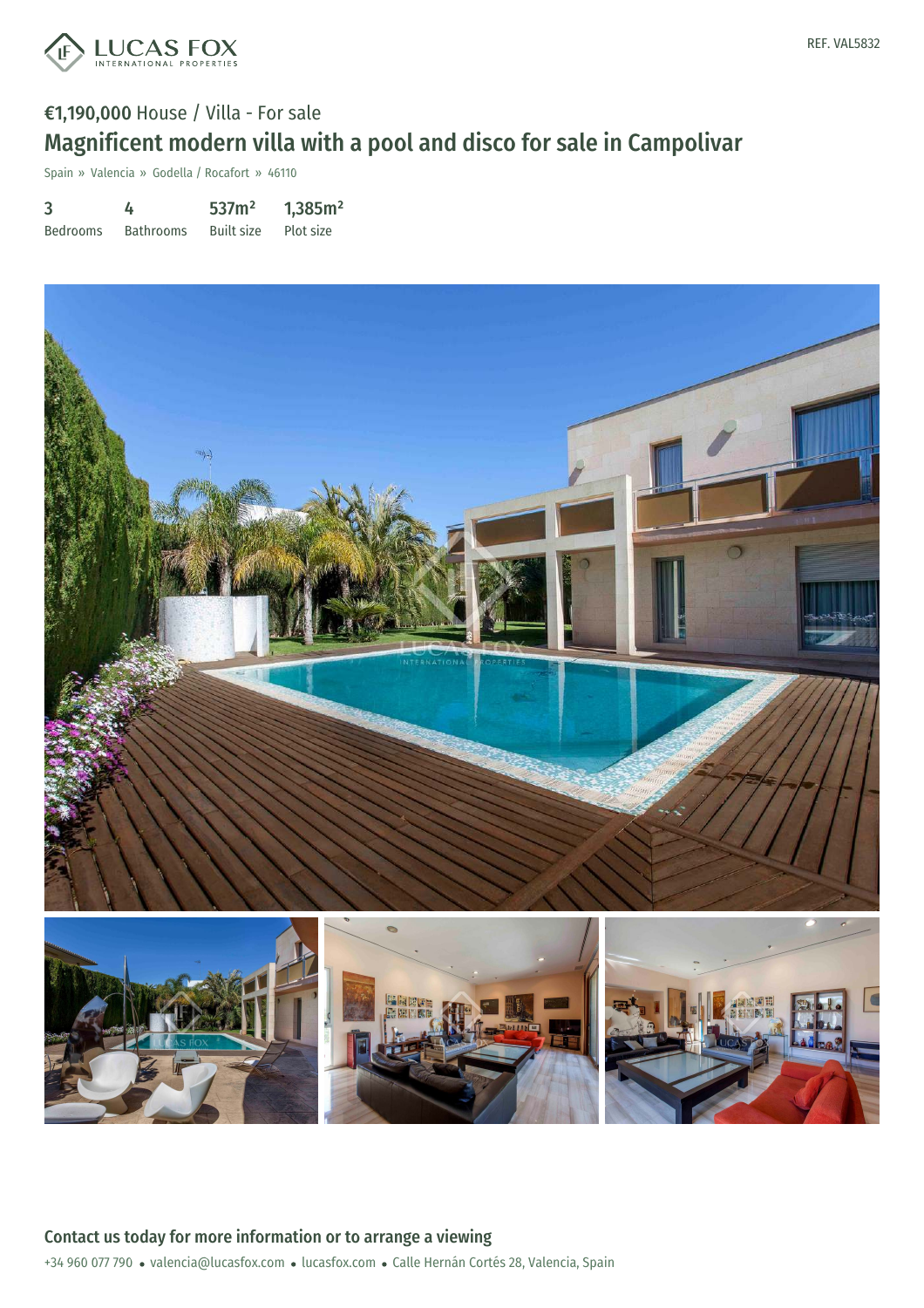

# €1,190,000 House / Villa - For sale Magnificent modern villa with a pool and disco for sale in Campolivar

Spain » Valencia » Godella / Rocafort » 46110

| 3               | 4                | 537m <sup>2</sup> | 1,385m <sup>2</sup> |
|-----------------|------------------|-------------------|---------------------|
| <b>Bedrooms</b> | <b>Bathrooms</b> | <b>Built size</b> | Plot size           |

#### **OVERVIEW**

### Spacious, contemporary design villa with a built area of 537 m², on a plot of 1,385 m² in Campolivar. The property has a recreation annex with a gym and air conditioned disco.

This house stands out for its spacious rooms and great natural light. It has high ceilings, large windows and numerous terraces and a swimming pool to enjoy the peaceful setting of this residential area of Godella, in Valencia.

The double height entrance hall divides the house, leaving the living area on one side and the sleeping area on the other, more private side. In the day area we can enjoy the large living room with its double height ceiling, which communicates with the chill out terrace facing the pool. Adjoining the living room is the dining room and the kitchen, which has a service area with utility area and service entrance door.

Across the hall, on the main floor, we find one of the suites. This suite consists of a bathroom, a study, a small lounge, a dressing room and bedroom. We find a suite with the same layout on the top floor, where you will also find an open space as a study or library, a guest room, a bathroom and a storage space.

The property has a second semi underground construction which is used as an entertainment area, consisting of a gym and a large lounge bar or nightclub. This club is fully equipped and is offered with the existing furniture. For parking of vehicles, there is a car port in the front area of the plot to cover up to 3 cars.



[lucasfox.com/go/val5832](https://www.lucasfox.com/go/val5832)

Garden, Swimming pool, Terrace, Gym, High ceilings, Natural light, Wooden flooring, Air conditioning, Alarm, Barbecue, Built-in wardrobes, Exterior, Library, Near international schools, Playroom, Security, Storage room, Walk-in wardrobe